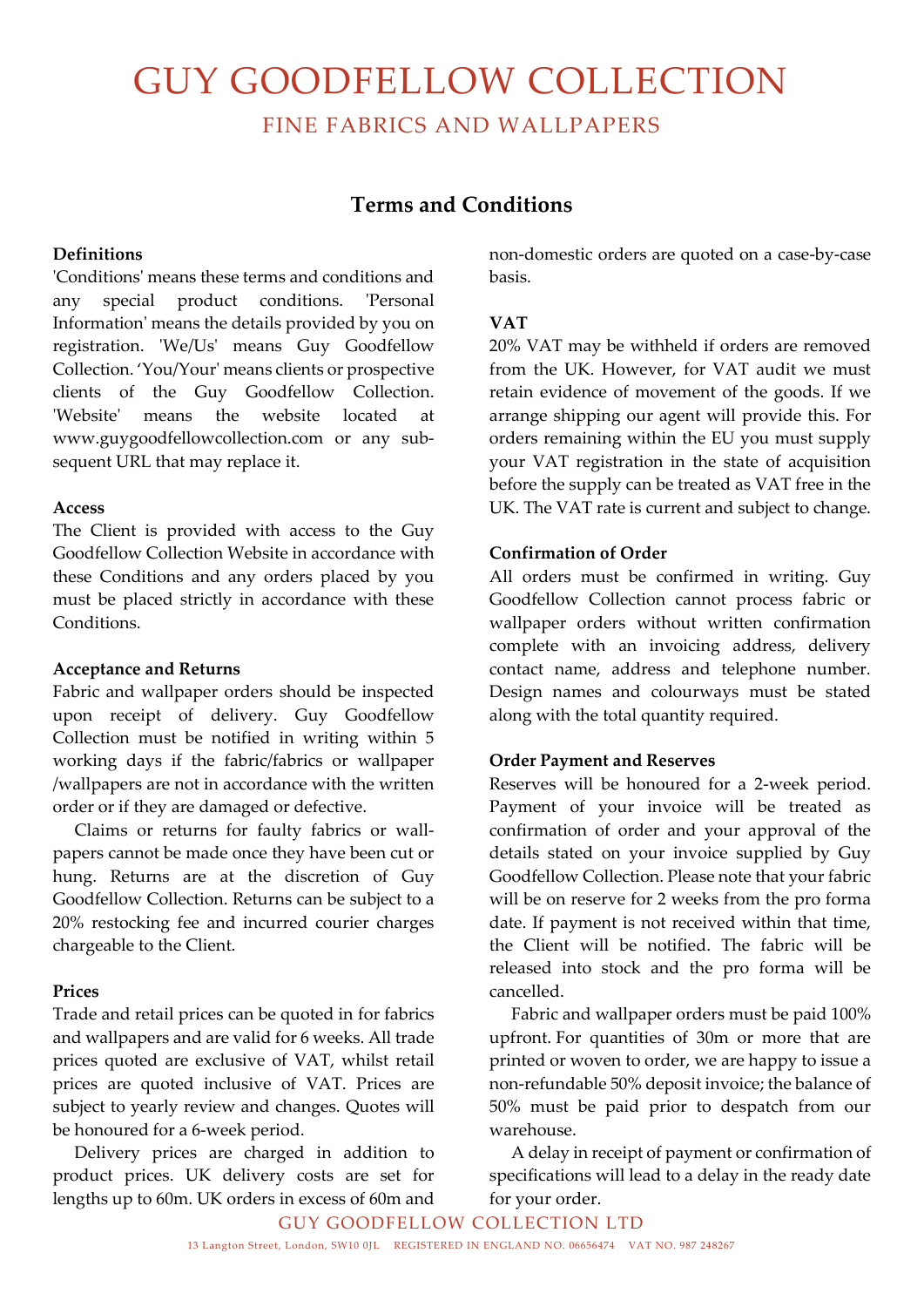# GUY GOODFELLOW COLLECTION

FINE FABRICS AND WALLPAPERS

#### **Changes to Your Order or Cancellation**

Changes to your order are subject to production progress and must be requested in writing in line with the terms laid out in 'Confirmation of Order'. If an order is taken from stock and has not been delivered, changes may be made. Please note, such changes are subject to stock position. Changes to orders cannot be accommodated if printing or weaving has commenced.

Cancellation of orders cannot be accommodated once an order has gone into production.

#### **Cuttings for Approval (CFAs)**

Guy Goodfellow Collection has carefully selected manufacturers to implement the unique quality that our designs command. Many of these manufactures employ traditional processes using naturally dyed yarns, mixing print colours by hand, and weaving with natural fibres. Whilst rigorous quality control checks are performed with commercial tolerance levels, we cannot guarantee complete uniformity from batch to batch due to the traditional manufacturing techniques.

Samples received by post or in the showroom can be cut from a different batch to your order. If your order is coming from stock, we recommend requesting a CFA from the batch from which your fabric or wallpaper is being cut. If your fabric or wallpaper is being woven or printed to order and you have a previous sample as a reference and a close match is required, we recommend sending this sample to us for issue to the printer or weaver as a reference.

#### **Third Party Handling and Treatment of Fabric**

Guy Goodfellow Collection fabrics are not FR treated and will need to be treated or interlined in order to comply with FR standard regulation. We recommend buying 1 metre / 1 yard of fabric or wallpaper to issue for testing.

Crib 5, Scotch guarding and other such treatments must be outsourced by the client and handled directly with the treatment supplier. Guy Goodfellow Collection cannot take responsibility for poor treatment results or incorrect treatment of our fabrics or wallpapers given our stipulation to issue the supplier with clear instruction of works in addition to the testing of 1 metre / 1 yard in advance of full meterage / yardage treatment.

#### **Lead Time and Delivery**

Lead times are from receipt of payment. Printing and weaving of non-stock orders can only commence upon receipt of payment.

Guy Goodfellow Collection has standard lead times for fabrics and wallpapers, but lead times can vary for large orders, custom strike-off samples and custom orders.

Delivery is made by instructed couriers and delivery charges are quoted on request prior to your order and are stated on your order invoice. We cannot accept responsibility for non-delivery of orders where incorrect information has been supplied by way of delivery contacts, details and addresses. We aim to dispatch all orders within 2 days of our acknowledgement, provided the goods are in stock. Urgent next-day delivery requests must be made in writing prior to 12 noon the previous working day and will incur an additional, expedited delivery charge.

#### **Registration**

You warrant that:

- The personal information which you provide when you register as a Client is true, accurate, current and complete.
- In order to keep our record of your Client information up to date, it is in your interest to notify the showroom of such company name, company contacts or address changes.
- You agree not to impersonate any other person or entity, or to use a false name or a name that you are not authorised to use.